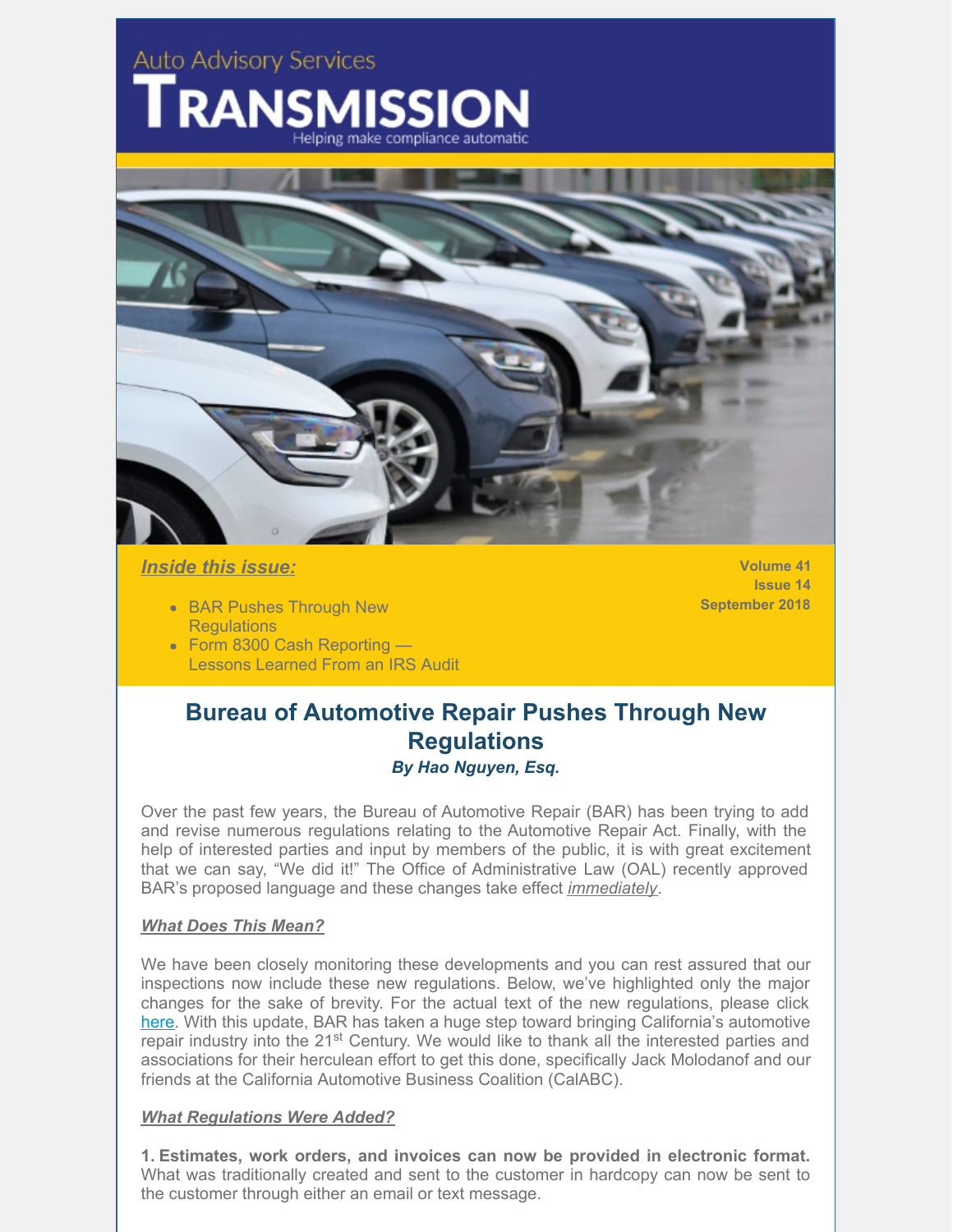**2. Authorization can now be received from the customer electronically.** The customer can authorize an estimate with an electronic signature, an email, or text message. Remember: If authorization is received in this manner, your repair facility must properly document the authorization on the estimate by recording the date, time, name of the person authorizing the repairs, and the telephone number or email address used.

**3. Each part listed on the estimate is considered to be "new" unless it is specifically identified as used, rebuilt or reconditioned**. The responsibility used to be on the repair facility to identify the replacement part as new. Now, the parts used during the repair are presumed to be new unless otherwise stated.

**4. Advertisements and advertising signs must show the name and address of the repair facility as it is listed on its BAR registration certificate.** It used to be that an advertisement needed a phone number that was listed in a phone directory and in the BAR database, but with so many departments in a dealership (each with its own respective phone number) and the proliferation of Voice Over Internet Protocol (VOIP) enabled phones, this requirement was antiquated and not useful.

**5. Repair facilities cannot charge the customer fees for electronic communication with the smog check database.** In furthering the prohibition of charging the customer for generic items such as shop supplies or miscellaneous parts, BAR extended this prohibition to include fees that may be considered as overhead for operating a smog check station.

**6. If a customer declines a repair service or reassembly after a tear down, the repair facility must document this on the invoice.** This requirement clears up any misunderstanding that may arise if a record, upon review, shows that a repair service was not performed.

#### *What Regulations Were Clarified?*

**1. Estimates must be provided to, and authorized by, the customer before any work commences.** It used to be that an estimate was only provided for a "diagnosis and repair" service, but this clarification seems to extend the number of situations where an estimate is required. Work that was not traditionally viewed as a "diagnostic or repair," but rather seen as information gathering now needs an estimate. Some examples of this kind of work are electronic tread depth analysis, pulling a vehicle's codes with a key fob, or performing a courtesy multi-point inspection. Arguably, these all need to be on the estimate and authorized by the customer.

**2. Authorization is required for no-charge and warranty repairs.** It has always been our position that customer authorization was required even for these types of repairs, but it is now officially required in the new regulation.

**3. Part kits containing several parts may be listed as a single part on the invoice and identified by brand name and corresponding part number (or similar designation).** Again, it has been our position that part kits should be identified by brand name and an identifier. This nuance is now specified in the regulation. Note: Although the regulations do not speak to the description of a part kit on the estimate, we recommend the same.

**4. Records can be maintained in electronic form.** The regulation used to require that hardcopies be maintained for at least three years, but the regulation now allows for electronic storage. It is imperative that all documentation be maintained for the required timeframe. This includes, but is not limited to, all work orders, contracts, and records that supplement the work order or authorizations received. Additionally, all of the documents must have a unique identifier linking all of the records together for a specific transaction.

#### *Questions?*

If you have any questions regarding your service department or want more information about the service department compliance program, please contact us at (800) 785-2880 o r [questions@autoadvisory.com](mailto:questions@autoadvisory.com). For information about CalABC and how you can get more involved in the automotive repair industry, please contact them at (916) 447-8175 or [info@CalABC.org](mailto:info@CalABC.org).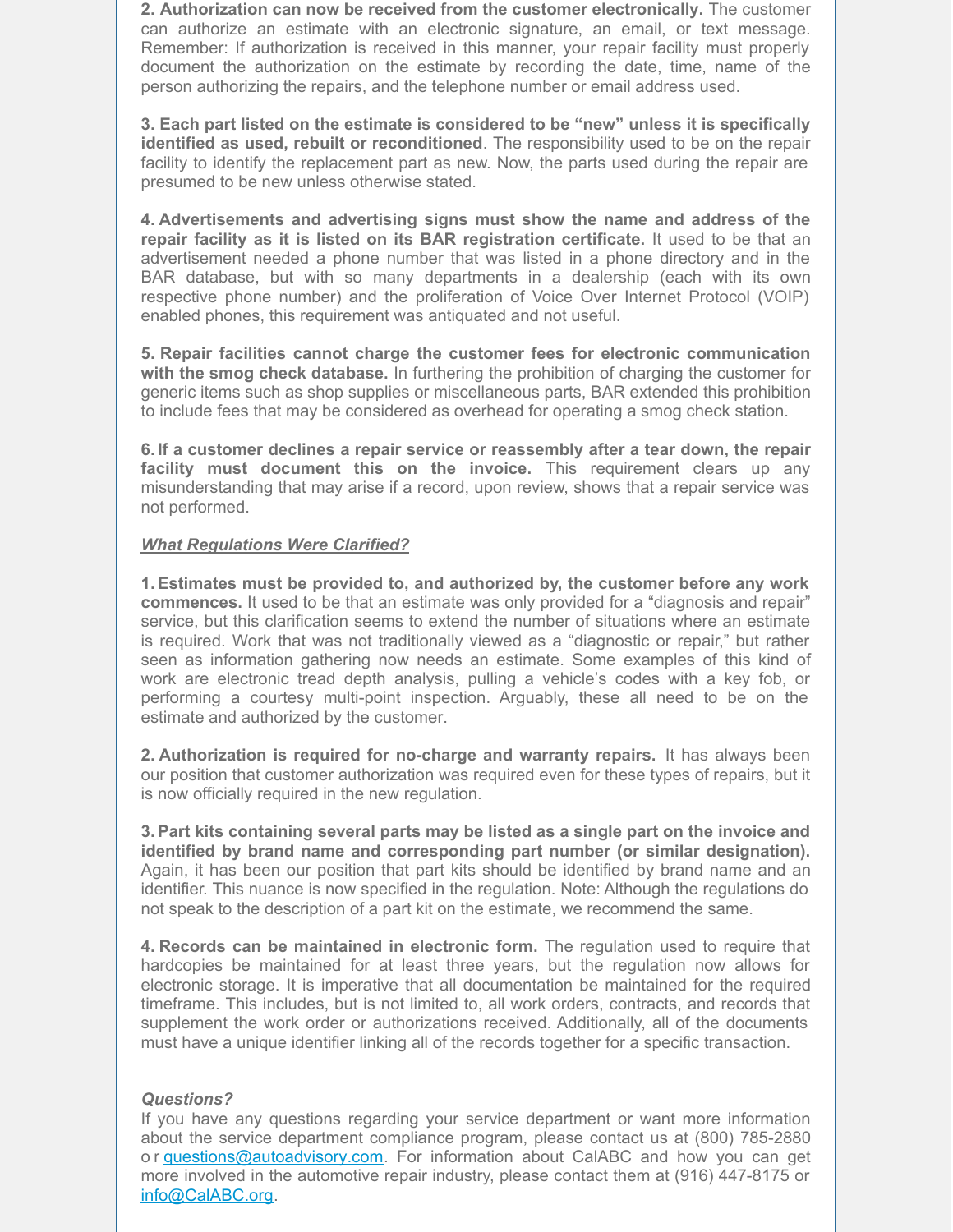# **Form 8300 Cash Reporting — Lessons Learned from an IRS Audit** *By Lisa Singer, Esq.*

One of our dealership clients recently had the unfortunate experience of being audited by the IRS and fined for various violations relating to **IRS [Form](https://www.irs.gov/pub/irs-pdf/f8300.pdf) 8300** and the Cash Reporting Rule. The dealer's controller/CPA was kind enough to share some details regarding the audit along with her recommendations for cash reporting compliance.

## **Brief Overview of Cash Reporting Rule**

The purpose of the Cash Reporting Rule is to detect and prevent money laundering. The IRS requires businesses that receive more than \$10,000 in cash, in either a single transaction or in related transactions, to complete and file IRS/FinCEN Form 8300 with the IRS. California businesses must also file a copy of Form 8300 [\(Information](https://www.ftb.ca.gov/forms/misc/4227a.pdf) Return) with the Franchise Tax Board. The rule applies when a business collects cash (actual coins or paper currency) and/or "cash equivalents" exceeding \$10,000 when combined. "Cash equivalents" are monetary instruments that have a face value of \$10,000 or less, including cashier's checks, money orders, traveler's checks and bank drafts. Personal and business checks are not considered cash or cash equivalents for purposes of the cash reporting rule. Monetary instruments for more than \$10,000 don't need to be reported by the dealer because they would be reported by the bank that issued them, if the customer paid over \$10,000 in cash to the bank.

Below are a few examples that require a dealer to file Form 8300:

- 1. A customer pays \$10,000.01 in green cash.
- 2. A customer who is buying a car for \$11,000 pays \$5,000 in cash plus a \$6,000 cashier's check.
- 3. A customer who is financing a car for \$20,000 makes an initial down payment of \$5,000 in cash and makes two deferred down payments with cashier's checks for \$3,000 and \$2,500.

Even when a customer pays less than \$10,000 in cash, businesses are required to report any suspicious transactions on Form 8300 if there is reason to believe the customer is attempting to avoid the cash reporting requirement. However, if you have reason to believe that the transaction is suspicious, you may want to ask yourself whether you should be going through with the transaction in the first place. [\[References:](https://www.law.cornell.edu/uscode/text/26/6050I) 26 United States Code § 6050I; 31 [United](https://www.law.cornell.edu/uscode/text/31/5331) States Code § 5331; 26 Code of Federal [Regulations](https://www.law.cornell.edu/cfr/text/26/1.6050I-1) § 1.6050I-1]

IRS [Form](https://www.irs.gov/pub/irs-pdf/f8300.pdf) 8300 contains three pages of instructions regarding when the form is required, how to complete it and where to file it. Also, the IRS has posted a helpful webpage called Motor Vehicle [Dealership](https://www.irs.gov/businesses/small-businesses-self-employed/report-of-cash-payments-over-10000-received-in-a-trade-or-business-motor-vehicle-dealership-qas) Q&As, which was updated in July 2018.

# **Collect All Required Personal Information Regarding the Customer(s)**

Part I of Form 8300 must be filled out completely. If there are two or more customers who provided the cash, you'll need to collect all the required information for each customer.

| Part I       |                                                                          | Identity of Individual From Whom the Cash Was Received |              |             |                                       |                                          |                                        |  |  |  |  |  |
|--------------|--------------------------------------------------------------------------|--------------------------------------------------------|--------------|-------------|---------------------------------------|------------------------------------------|----------------------------------------|--|--|--|--|--|
| $\mathbf{2}$ | If more than one individual is involved, check here and see instructions |                                                        |              |             |                                       |                                          |                                        |  |  |  |  |  |
|              | Last name                                                                |                                                        | 4 First name |             | 5 M.I.                                | 6 Taxpayer identification number         |                                        |  |  |  |  |  |
|              |                                                                          | Address (number, street, and apt. or suite no.)        |              |             | 8 Date of birth<br>(see instructions) |                                          | D <sub>D</sub>                         |  |  |  |  |  |
|              | City                                                                     |                                                        | 10 State     | 11 ZIP code | 12 Country (if not U.S.)              |                                          | 13 Occupation, profession, or business |  |  |  |  |  |
| 14           | Identifying<br>document (ID)                                             | a Describe ID<br>c Number▶                             |              |             |                                       | <b>b</b> Issued by $\blacktriangleright$ |                                        |  |  |  |  |  |

During our client's IRS audit, the auditor focused on sections 6 (taxpayer identification number), 13 (occupation), and 14 (identification).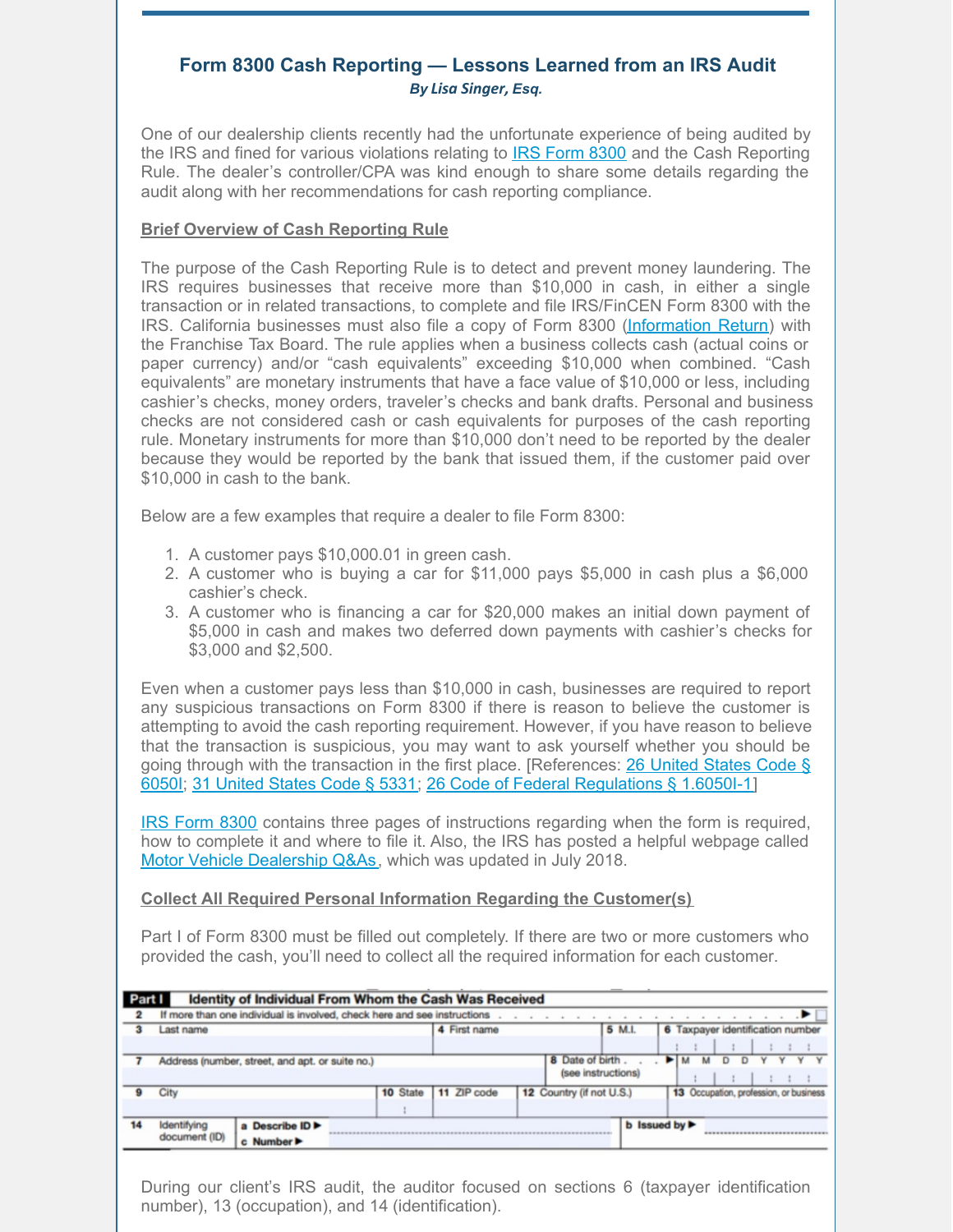**Box 6: Taxpayer Identification Number (TIN)**. For most customers, their social security number is their TIN. Some consumers who are ineligible for a social security number obtain an Individual Taxpayer Identification Number (ITIN) while corporations, partnerships, trusts, and estates will have an Employer Identification Number (EIN). A TIN, ITIN, or EIN must be printed in box 6, or the dealership will need to prepare further documentation regarding why that information was not provided. [For details regarding what steps must be taken if the customer does not provide a TIN, ITIN or EIN see Form 8300 Cash Reporting: No Social Security Number, No follow up? No Safe Harbor For You!, [Transmission](http://files.constantcontact.com/be1db20b001/27c1d279-6363-4263-847d-4d852f832b63.pdf) May 2014.]

**Box 13: Occupation, Profession, or Business**. Finance personnel at our client's dealership often failed to collect this information, so the dealership submitted numerous 8300 forms where box 13 was left blank. The dealership was fined for every 8300 form that did not include the required information.

**Lesson learned:** Always ask customers about their occupation, profession, or business, and print the information in box 13. If the customer is retired, print "retired;" *never leave the box blank under any circumstance*.

**Box 14: Identification.** According to the instructions on Form 8300, the following forms of identification are acceptable: driver's license, passport, alien registration card, or "other official document." Regarding the last item, a U.S. military ID or state ID would qualify. While a foreign driver's license is acceptable, note that there is no such thing as an International Driver's License. An International Driver's *Permit* is merely a translation of a valid foreign driver's license; the permit alone is not sufficient. A foreign customer must present a valid foreign driver's license, not just a translation of one. Regardless of the form of identification provided, make sure it's current (unexpired).

If one party pays the purchase price on behalf of another party (i.e., the person who will be designated as the registered owner of the vehicle), the same personal information must be collected regarding both parties. Information regarding the person who paid cash must be set forth in Part I of Form 8300 while information about the party "on whose behalf the transaction was conducted" must be entered in Part II of the form.

Although it would be convenient to complete Form 8300 while the customer is present, we advise against doing so in order to avoid discussions with the customer about the cash reporting requirement. It is unlawful for a business to aid a consumer in avoiding the cash reporting laws. Merely mentioning Form 8300 may trigger discussions about changing the method of payment, which could potentially lead to charges that the dealership engaged in illegal structuring.

Instead, dealership personnel should diligently collect all the required information before the customer takes delivery of the vehicle. Generally, you have one shot to get the information you need to complete all required fields of Form 8300. Customers who pay cash are frequently unwilling to provide further personal information after they leave the dealership.

## **Document the Required Information to Describe the Payment Received**

When receiving paper cash, the dealership must report the receipt of bills with a face value of \$100 or more. In order to complete box 32a, your finance department will need to make a record of the denomination of the bills received.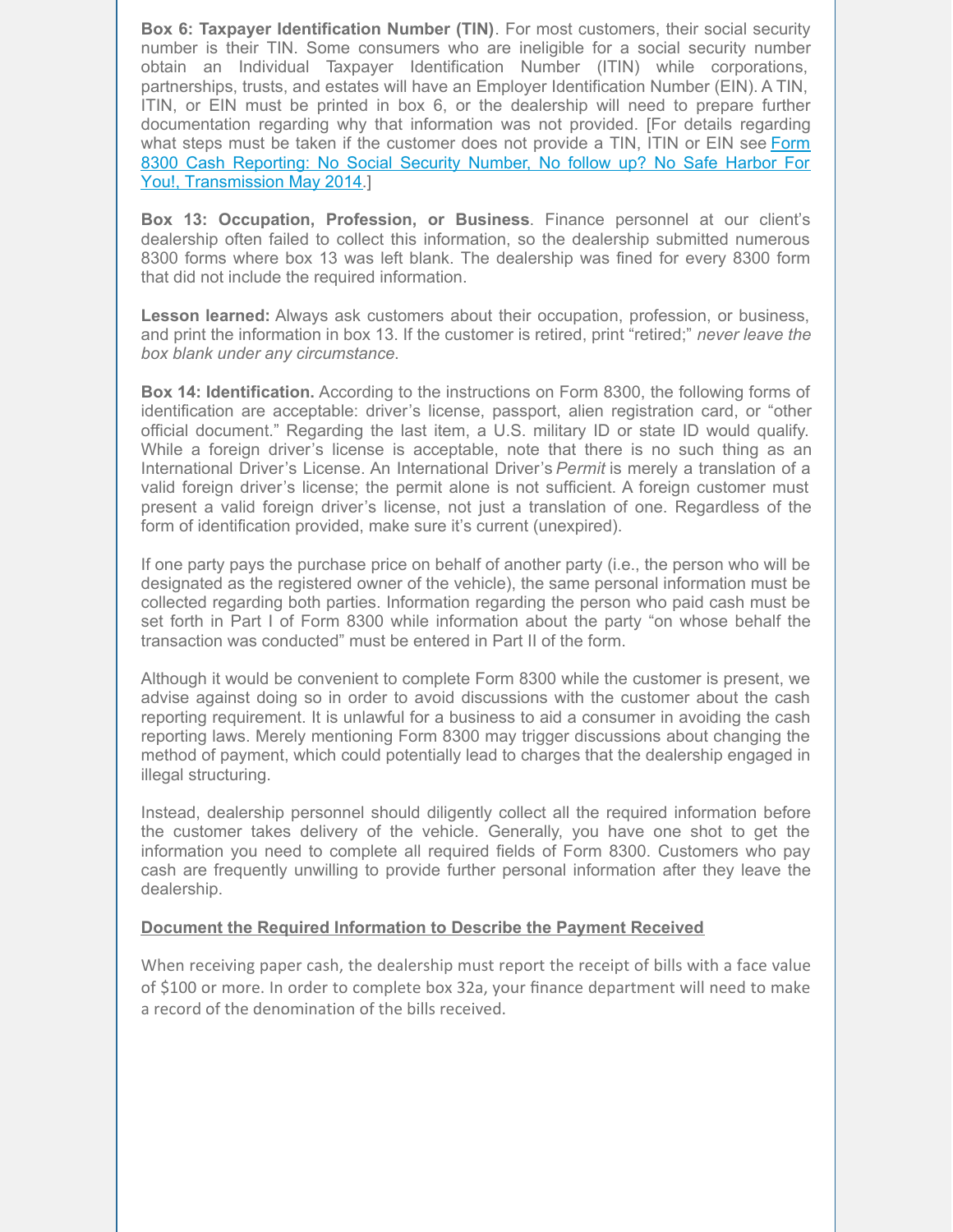| <b>Description of Transaction and Method of Payment</b> |                                                                                              |     |                                                         |                                                                       |                                                         |  |                                                      |                                  |  |  |  |  |  |  |
|---------------------------------------------------------|----------------------------------------------------------------------------------------------|-----|---------------------------------------------------------|-----------------------------------------------------------------------|---------------------------------------------------------|--|------------------------------------------------------|----------------------------------|--|--|--|--|--|--|
| 28                                                      | cash received<br>v                                                                           |     |                                                         | 29 Total cash received                                                | 30<br>If cash was received in<br>more than one payment, |  | item 29                                              | 31 Total price if different from |  |  |  |  |  |  |
|                                                         |                                                                                              |     |                                                         | .00                                                                   | check here                                              |  |                                                      | .00 <sub>1</sub>                 |  |  |  |  |  |  |
| 32                                                      | Amount of cash received (in U.S. dollar equivalent) (must equal item 29) (see instructions): |     |                                                         |                                                                       |                                                         |  |                                                      |                                  |  |  |  |  |  |  |
|                                                         | U.S. currency                                                                                | .00 | (Amount in \$100 bills or higher \$<br>.00 <sub>1</sub> |                                                                       |                                                         |  |                                                      |                                  |  |  |  |  |  |  |
|                                                         | Foreign currency                                                                             |     | .00                                                     | (Country ▶                                                            |                                                         |  |                                                      |                                  |  |  |  |  |  |  |
|                                                         | Cashier's check(s)                                                                           |     | .00                                                     | Issuer's name(s) and serial number(s) of the monetary instrument(s) ▶ |                                                         |  |                                                      |                                  |  |  |  |  |  |  |
|                                                         | Money order(s)                                                                               | .00 |                                                         |                                                                       |                                                         |  |                                                      |                                  |  |  |  |  |  |  |
|                                                         | Bank draft(s)                                                                                | .00 |                                                         |                                                                       |                                                         |  |                                                      |                                  |  |  |  |  |  |  |
|                                                         | Traveler's check(s)                                                                          | .00 |                                                         |                                                                       |                                                         |  |                                                      |                                  |  |  |  |  |  |  |
| 33                                                      | Type of transaction                                                                          |     |                                                         |                                                                       | 34                                                      |  | Specific description of property or service shown in |                                  |  |  |  |  |  |  |
|                                                         | Personal property purchased                                                                  |     | Debt obligations paid                                   |                                                                       | 33. Give serial or registration number, address, docket |  |                                                      |                                  |  |  |  |  |  |  |
|                                                         | Real property purchased                                                                      |     |                                                         | Exchange of cash<br>number, etc. ▶                                    |                                                         |  |                                                      |                                  |  |  |  |  |  |  |
|                                                         | Personal services provided                                                                   |     | n                                                       | <b>Escrow or trust funds</b>                                          |                                                         |  |                                                      |                                  |  |  |  |  |  |  |
|                                                         | Business services provided                                                                   |     |                                                         | Bail received by court clerks                                         |                                                         |  |                                                      |                                  |  |  |  |  |  |  |
|                                                         | Intangible property purchased                                                                |     |                                                         | Other (specify in item 34) $\blacktriangleright$                      |                                                         |  |                                                      |                                  |  |  |  |  |  |  |

The information required to complete section 32a must be captured at the time the money is received, as it is unlikely the dealership can later determine this information from a review of ordinary business records. One way to capture this information is to provide it on the receipt by showing a breakdown of the bills received.

For example, if a customer pays \$12,120, the receipt might show the following breakdown:  $$100 \times 110 = $11,000$ ;  $$50 \times 20 = $1,000$ ;  $$20 \times 6 = 120$ . Using this example, section 32a would show \$11,000 was received in \$100 bills.

## **Do Not File Form 8300 Unnecessarily — The Cash Reporting Rule Applies to Cash Payments of MORE THAN \$10,000**

If the dealership receives exactly \$10,000 in cash, it is not necessary to file Form 8300. Our client mistakenly filed Form 8300 for deals in which the dealership received precisely \$10,000. Some of the forms were missing some of the information described above. Even though the forms were not necessary in the first place, the dealership was nevertheless fined for each incomplete 8300 form submitted to the IRS (e.g., where the customer's occupation was not stated).

**Lesson learned:** Except when reporting a suspicious transaction, do not file the report unless the dealership receives at least \$10,000.01 in cash.

#### **File on Time**

Form 8300 must be filed with the IRS within 15 days of receiving cash exceeding \$10,000. If the 15<sup>th</sup> day falls on a weekend or holiday, file the form on the next business day.

#### **Send Statement to Customer on Time**

Each person named on a Form 8300 Report must receive a statement by no later than January 31 of the next calendar year. The statement must provide the name, address, and phone number for a point of contact at the dealership, the amount of cash received, and the fact that the information was furnished to the IRS. Here is an example of a statement that could be used:

# *Dear [Customer]:*

*Pursuant to federal law, we are notifying you that we filed IRS/FinCEN Form 8300 with the Internal Revenue Service as a result of the cash or cash equivalent payment(s) that you provided to us.*

*Our records show that as part of your transaction(s) with us, you have paid a total of \$\_\_\_\_\_\_\_ in cash or cash equivalent.*

*If you have any questions concerning cash reporting laws, please contact the IRS or visit [www.irs.gov](http://www.irs.gov)*

*Sincerely,*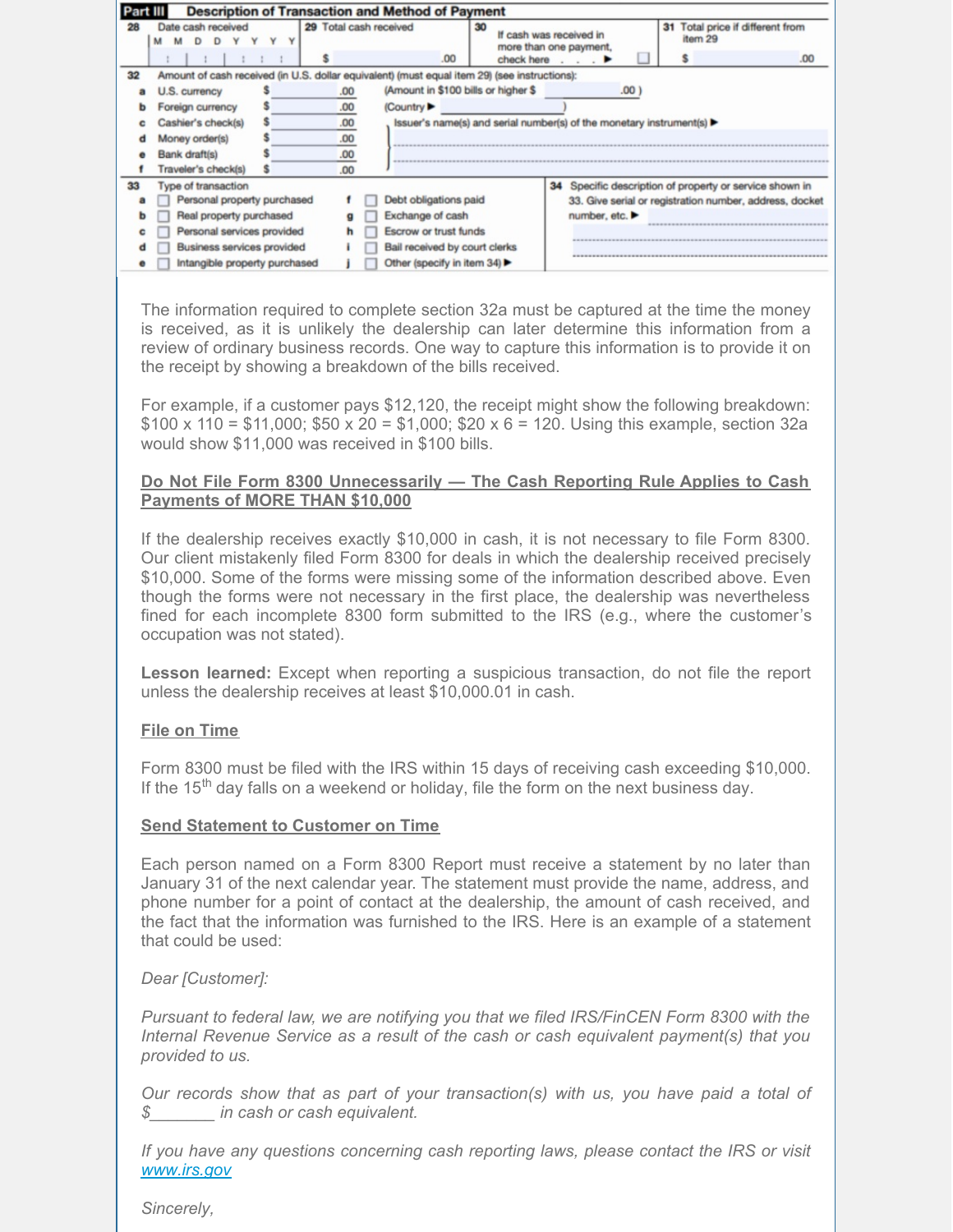#### *[Dealership]*

The statement does not need to be submitted to the IRS. Reportedly, when the IRS files an action for the failure to file Form 8300, they generally also tack on a claim for failing to provide a written statement (also referred to as a non-notification claim).

## **Track and Report Multiple Related Payments**

The Cash Reporting Rule requires dealers to report the receipt of over \$10,000 cash, whether it is provided by a customer all at once or in related transactions. To accomplish this, the dealership must set up a system of tracking related payments. For example, suppose a customer enters into a retail installment sale contract for a vehicle that costs \$30,000. The agreement provides for a total down payment of \$12,000, with the balance being financed. The payment schedule reflects an initial cash down payment of \$1,000 and two deferred payments of \$5,500 each. Now, suppose the customer writes a check for the initial \$1,000 down payment, one week later he pays \$5,500 in cash and the following week he pays another \$5,500 in cash. The customer has paid a total of \$11,000 in cash, made in two related payments.

During an IRS audit, the auditor will likely review records contained in your Dealer Management System (DMS), bank statements, deal files, and various internal accounting records. The auditor will search for unreported cash transactions evidencing violation of the Cash Reporting Rule.

Prior to the audit, our client did not track related cash payments in excess of \$10,000. Now, on a daily basis, the dealership tracks cash payments and determines whether the payments are related. If so, and the cash amounts exceed \$10,000, the dealership files Form 8300.

**Lesson learned:** Related cash payments exceeding \$10,000 must be tracked in order to be reported. If a Form 8300 is required, but not filed for any given deal, a dealership subject to an IRS audit will receive two fines — one for failing to file the report and another for failing to notify the customer of the report that should have been filed.

# **Appoint a Cash Reporting Coordinator**

The best way to comply with cash reporting requirements is to appoint a dealership employee to be the Cash Reporting Coordinator (CRC). All finance managers should communicate with the CRC whenever they receive large sums of cash above an amount designated by the CRC. The CRC should be responsible for:

- Assuring all Form 8300 Reports are properly completed.
- Filing all Form 8300 Reports on time.
- Mailing all customer statements regarding cash reporting on time.
- Making sure all salespeople, finance managers and sales managers receive training regarding cash reporting. (Finance managers must be trained to document all information that must subsequently be reported to the IRS.)
- Creating a system to track multiple related payments and monitoring for related cash payments that exceed \$10,000.

# *Questions?*

The cash reporting rule is a complex area of law with many nuances. Hotline subscribers can contact us at (800) 785-2880 or at [questions@autoadvisory.com](mailto:questions@autoadvisory.com).

Disclaimer: *Auto Advisory Services has made reasonable efforts to ensure the accuracy of the subject matter reported. AAS makes no express or implied warranty respecting the information presented and assumes no responsibility for errors or omissions. If legal advice or other expert assistance is required, the services of a competent professional should be sought.*

*Copyright © 2018 Auto Advisory Services, Inc. All rights reserved. This publication or any*